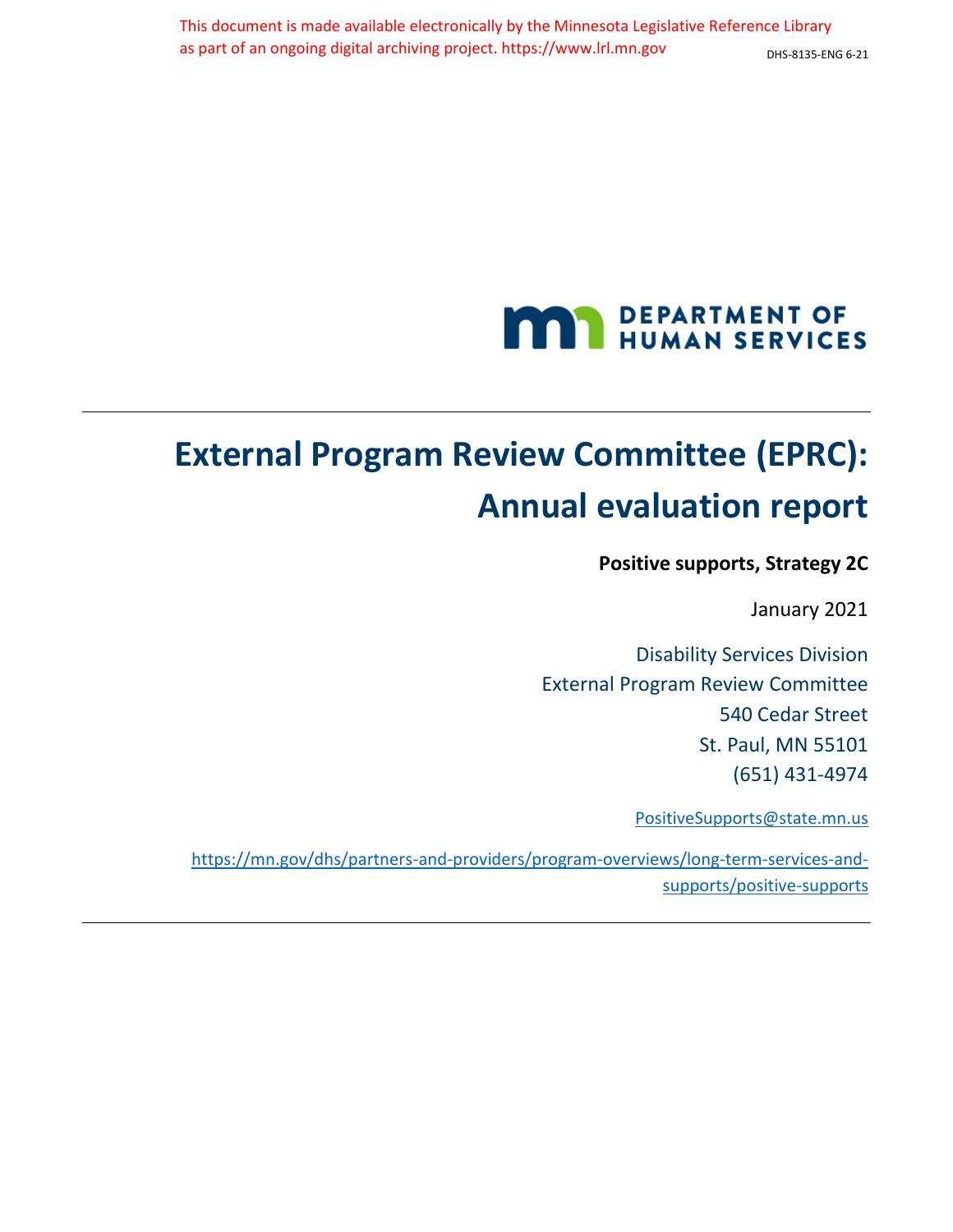# <span id="page-1-0"></span>**Contents**



For accessible formats of this information or assistance with additional equal access to human services, write to positivesupports@state.mn.us, call 651-431-4974, or use your preferred relay service. ADA1 (2-18)

Upon request, this material will be made available in an alternative format such as large print, Braille or audio recording. Printed on recycled paper.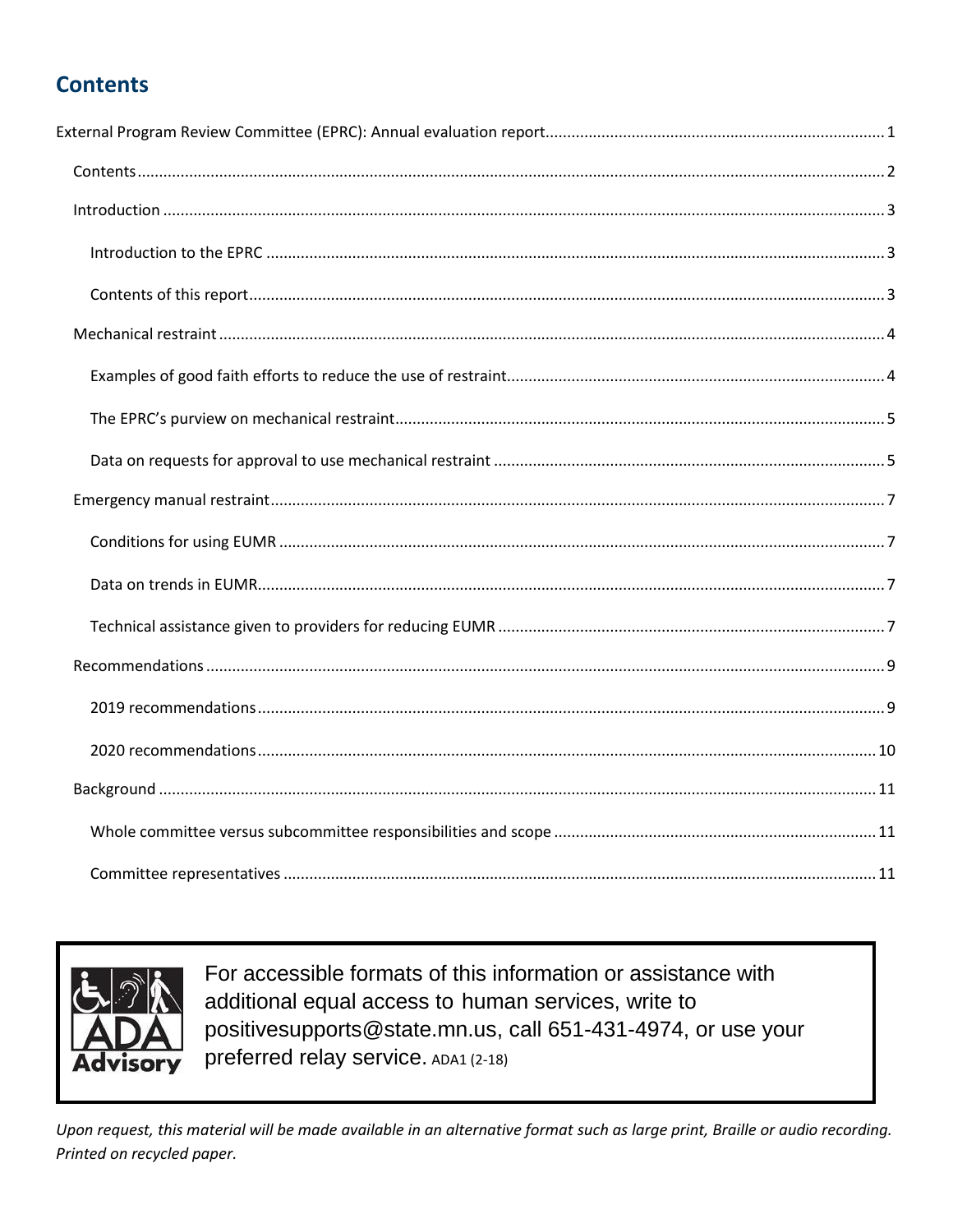# <span id="page-2-0"></span>**Introduction**

The purpose of this report is to address positive supports strategy 2C listed in the [Olmstead Workplan](https://mn.gov/olmstead/mn-olmstead-plan-documents/plan-documents-reports/): "Annually evaluate progress and determine if there are additional measures to be taken to reduce the use of mechanical restraints to prevent imminent risk of serious injury due to self-injurious behaviors. The review will be completed by External Program Review Committee (EPRC)." Additionally, the committee has opted to include information in this report about work being done to address emergency manual restraint, and clarifying information to help the public learn more about the committee.

#### <span id="page-2-1"></span>**Introduction to the EPRC**

The EPRC is an advisory committee to the commissioner of the Department of Human Services, which was established through the Minnesota Positive Supports Rule, [Minn. Rule 9544.](https://www.revisor.mn.gov/rules/9544/) Generally speaking, the committee:

- Reviews requests to use mechanical restraint, provides recommendations to the commissioner to approve or deny requests, and provides ongoing technical assistance and guidance to help [Minn. Stat. 245D](https://www.revisor.mn.gov/statutes/cite/245D) providers phase out the use of mechanical restraint
- Reviews reports of emergency manual restraint and provides ongoing technical assistance and guidance to DHSlicensed providers who are using manual restraint or other targeted interventions listed in a [Positive Support](https://edocs.dhs.state.mn.us/lfserver/Public/DHS-6810-ENG)  [Transition Plan, DHS-6810 \(PDF\)](https://edocs.dhs.state.mn.us/lfserver/Public/DHS-6810-ENG)
- Monitors implementation of Minn. Rule 9544 and provides recommendations to DHS on how to further promote, provide access to and educate people on the use of positive support strategies.

For a detailed list of committee responsibilities, se[e Minn. Rule 9544.0130.](https://www.revisor.mn.gov/rules/9544.0130/)

#### <span id="page-2-2"></span>**Contents of this report**

The first section of this report will include an update on the use of mechanical restraint among Minn. Stat. 245D service providers.

The second section will be an update on the emergency use of manual restraint among DHS-licensed providers.

The third section will focus on committee recommendations to further reduce the use of all types of restraints and to promote the use of positive support strategies.

The final section will include some additional clarifying information about who is a part of the committee and how they operate.

Acronyms you will see in this document

- BIRF: DHS form 5148: Behavioral Intervention Report Form
- DHS: Minnesota Department of Human Services
- EPRC: External Program Review Committee
- EUMR: Emergency use of manual restraint
- FBA: Functional behavior assessment
- PSTP: DHS form 6810: Positive Support Transition Plan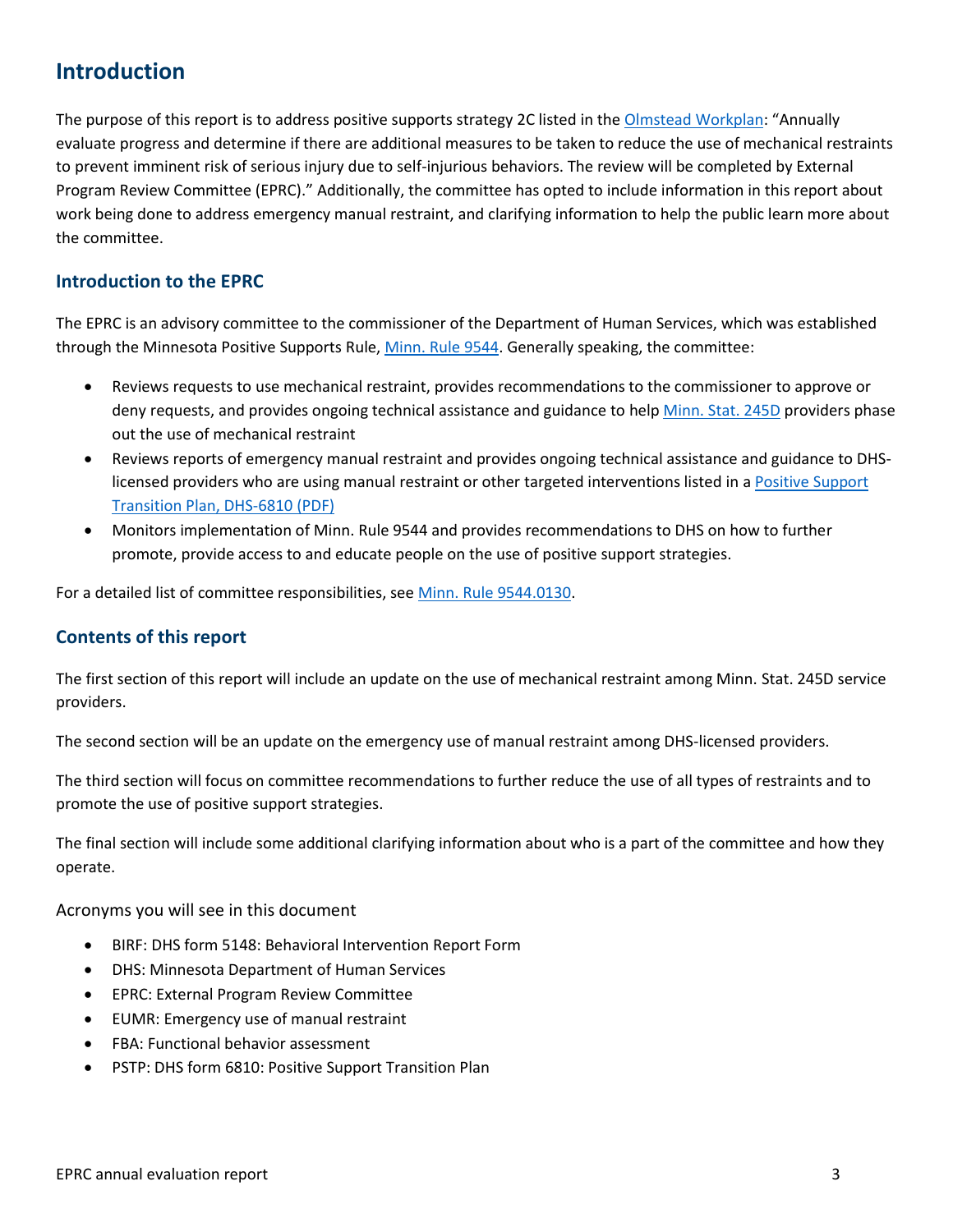# <span id="page-3-0"></span>**Mechanical restraint**

The EPRC is tasked with annually evaluating progress and determining if there are additional measures to be taken to reduce the use of mechanical restraints. Because of the small number of providers using mechanical restraint, the committee is able to monitor progress on an individual level.

#### <span id="page-3-1"></span>**Examples of good faith efforts to reduce the use of restraint**

Use of mechanical restraint by providers licensed under Minn. Stat. 245D must be reported to DHS, and for most of the 2020 cases, service providers needed approval from the commissioner before using or continuing with the restraint (see more details on the following page). The process for obtaining approval starts with the EPRC. For the EPRC to give the commissioner a recommendation to approve the use of mechanical restraint, service providers must demonstrate that the restraint is necessary to protect the person, as well as demonstrate good faith effort(s) to eliminate the restraint. Complete details about the requirements can be found under [Minn. R. 9544.0130.](https://www.revisor.mn.gov/rules/9544.0130/) Good faith effort can be demonstrated in many ways and is different for each person, depending on their specific needs. Below are some examples of good faith efforts demonstrated by providers (or partners) who submitted requests for approval in 2020:

- Helped people use augmentative and alternative communication devices
- Improved quality of life, such as supporting relationships with friends and family, supporting people to express their gifts and talents, etc.
- Collected context, antecedent, behavior and consequence data to identify what might trigger or reinforce a behavior
- Assessed the function<sup>1</sup> of behaviors that includes reviewing biological, psychological, environmental and quality of life factors
- Updated person-centered plans that identify things that are important to and for each person
- Consulted with experts on positive supports
- Taught or reinforced safe behaviors that can replace interfering behaviors
- Completed medication reviews and/or attended medical appointments or consultations with specialists
- Worked with occupational therapists to address sensory needs
- Coordinated wit[h Technology for Home](https://technologyforhome.org/) to develop new methods for supporting independence and choice
- Met with committee representatives to discuss plans of care, and routinely provided updates
- Increased community inclusion, though opportunities in 2020 were limited due to the Covid-19 pandemic
- Modified or redesigned vehicles or homes
- Routinely updated plans of care to reflect changes and current best practices that are specific to the person
- Purchased items such as interactive toys, sensory items, headphones, tablets, etc.
- Coordinated with schools and other service providers
- Increased or changed staff training.

 $\overline{\phantom{a}}$ 

 $1$  Behavior is related to many things. It always has a purpose or a function. This does not mean that the behavior is voluntary or used consciously. Examples of purpose and function are getting something, avoiding something undesirable or enjoying something. Some behaviors, like unexplained movements or sounds, can be neurologically based and cannot be changed with behavioral interventions. These behaviors often just "seem to happen." While the person has no control over these behaviors, sometimes the person or staff find that certain stimuli in the environment may trigger their occurrence.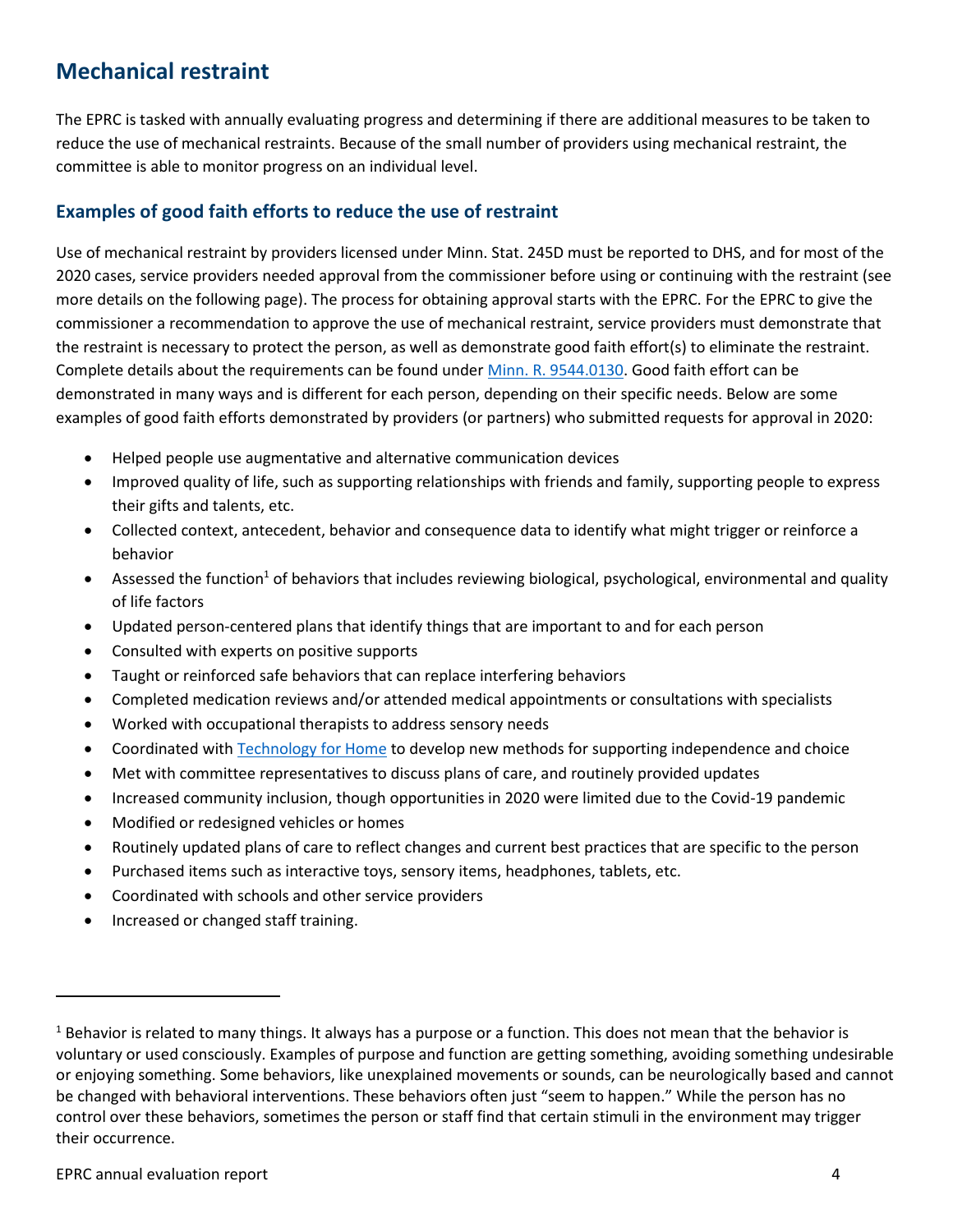#### <span id="page-4-0"></span>**The EPRC's purview on mechanical restraint**

This report covers the use of mechanical restraint reviewed and monitored by the committee, then approved or denied by the commissioner of Human Services. It does not include:

- Use of mechanical restraint by service providers licensed under anything besides Minn. Stat. 245D (For example, use of restraint in hospitals or schools is not overseen by the EPRC)
- Use of mechanical restraint by service providers who meet the requirements to do an 11-month phase out via a [Positive Support Transition Plan, DHS-6810 \(PDF\)](https://edocs.dhs.state.mn.us/lfserver/Public/DHS-6810-ENG) (Committee review and commissioner approval are not immediately required when providers meet certain requirements unde[r Minn. Stat. 245D.06, subd. 8](https://www.revisor.mn.gov/statutes/cite/245D.06) and the [Positive Support Transition Plan Instructions, DHS-form 6810B \(PDF\).](https://edocs.dhs.state.mn.us/lfserver/Public/DHS-6810B-ENG) However, if providers need more than 11 months to safely phase out restraint, they must then contact the committee for a review and seek commissioner approval)
- Uses of mechanical restraint implemented outside the guidelines provided in Minnesota rule or statute (Those reports are handled by either DHS positive supports staff or Licensing).

#### <span id="page-4-1"></span>**Data on requests for approval to use mechanical restraint**

Overall, the use of mechanical restraint in Minnesota has significantly decreased since the implementation of Minn. R. 9544. The remaining people are closely monitored by the EPRC and have many competent professionals working to find alternatives. The following chart outlines mechanical restraint approvals from the commissioner over the past seven years:

| Year | <b>Total approvals</b><br>granted | <b>New approvals</b> | <b>Renewed Approvals</b> | <b>Approval ended</b> |
|------|-----------------------------------|----------------------|--------------------------|-----------------------|
| 2014 | 28                                | 28                   | (N/A)                    | $\mathbf 0$           |
| 2015 | 23                                | $\overline{4}$       | 19                       | 9                     |
| 2016 | 18                                | 5                    | 13                       | 10                    |
| 2017 | 13                                | $\overline{2}$       | 11                       | $\overline{4}$        |
| 2018 | 12                                | $\mathbf 0$          | 12                       | $\mathbf 1$           |
| 2019 | 13                                | 3                    | 9                        | $\overline{2}$        |
| 2020 | 9                                 | $\mathbf 0$          | 9                        | $\overline{2}$        |

#### Assessment of trends in mechanical restraint

#### **Seatbelt harnesses and guards**

Over time, members of both the Interim Review Panel (predecessor to the EPRC) and the EPRC noticed teams struggle more with phasing out the seat belt harnesses/guards than phasing out other types of mechanical restraint. For example, of the seven people who had approval for a seat belt harness/guard in 2014, four still had approval in 2018. In comparison, of the 21 people who had approval for other types of mechanical restraint in 2014, only two still had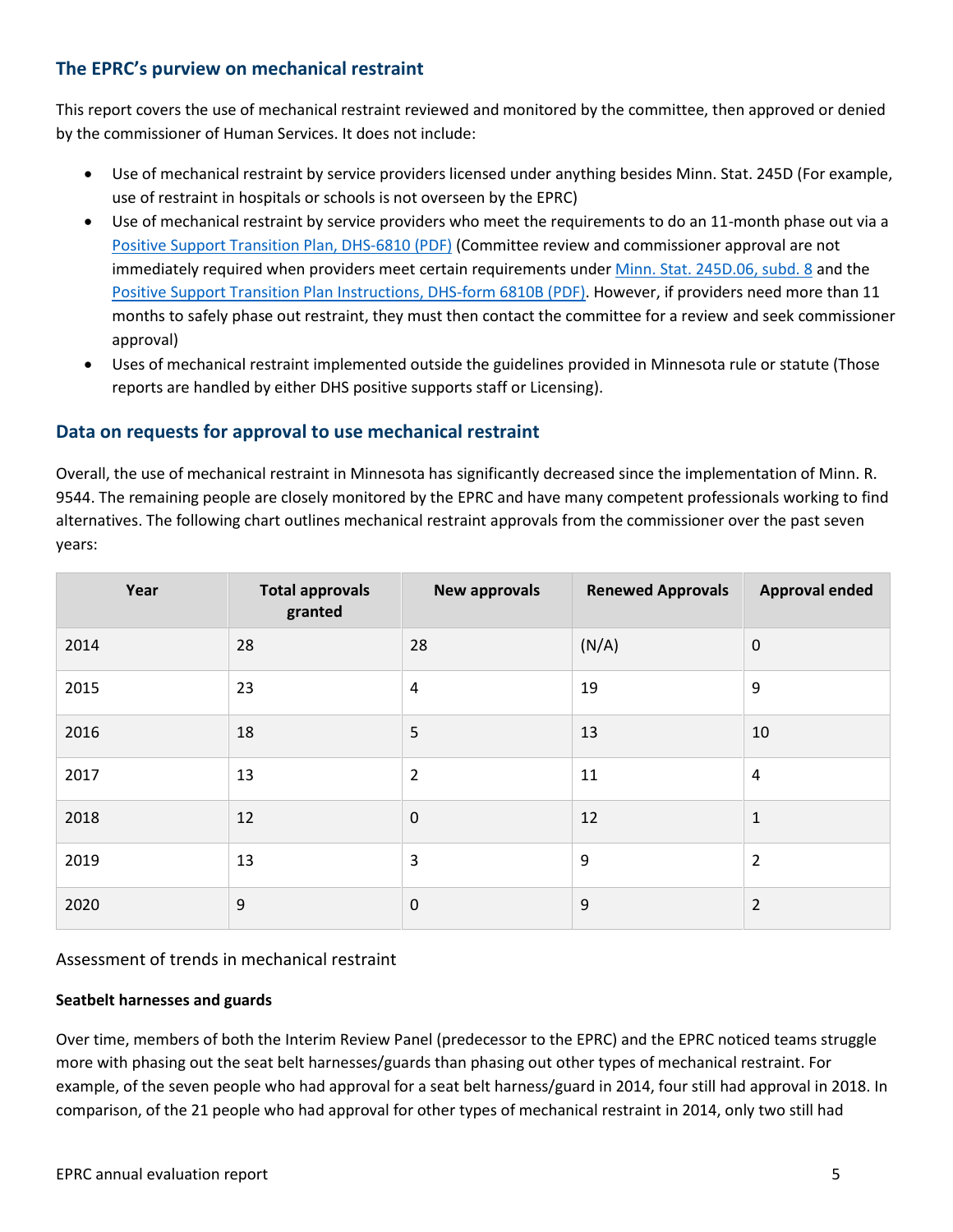approval in 2018. As of December 2020, five of the nine approved requests for prohibited procedures are for seat belt harnesses or guards.

One explanation for the observed difference between seat belt restraints and other restraints is the setting. It is unsafe for staff to unbuckle to assist a person in a moving vehicle. Pulling over can be dangerous or impossible on busy roads. Often staff are unable to sit in the back seats, either because the person has a history of aggressing toward other passengers or because the vehicle does not have backseat space for staff due to adaptive seating. Even when staff do sit next to the person, the emergency use of manual restraint is often not an option because staff cannot adequately position themselves to implement a hold safely. Unbuckling and other challenging behaviors can be distracting to the driver, which puts passengers, other vehicles and pedestrians at risk.

Providers have conducted FBAs that have indicated some of the difficulties around driving for some people include not knowing where the vehicle is going, finding the motion disruptive, not wanting to leave where the person had just been, noises and motion sickness. Understanding the safety necessity of wearing a seat belt can be an abstract topic in conversation. Hence it takes many teaching trials with repeated practice. It also requires understanding of long-term and low-likelihood cause-and-effect relationships. Although this is an unusual type of mechanical restraint, providers are still exercising due diligence, considering unsafe vehicular behavior as challenging behavior and completing all necessary documentation to be compliant with best practices and regulation.

The legal constraint of seat belt laws put service providers in a difficult position when the person does not remain buckled. Minnesota's seat belt law is a primary offense, meaning drivers and passengers in all seating positions including in the backseat — must be buckled or in the correct child restraint. Law enforcement will stop and ticket unbelted drivers or passengers. Service providers also are legally liable for the health and safety of the people served. [Minn. Stat. 245D.06, subd. 2](https://www.revisor.mn.gov/statutes/cite/245D.06) requires that service providers:

- Follow procedures to ensure safe transportation, handling and transfers of the person and any equipment used by the person, when the license-holder is responsible for transportation of a person or a person's equipment
- Be prepared for emergencies and follow emergency-response procedures to ensure the person's safety in an emergency.

It is important to highlight that the inability to transport someone safely might contribute to reduced community participation, which is contrary to the Olmstead vision. The EPRC continues to closely monitor this area and provides recommendations as appropriate to each person.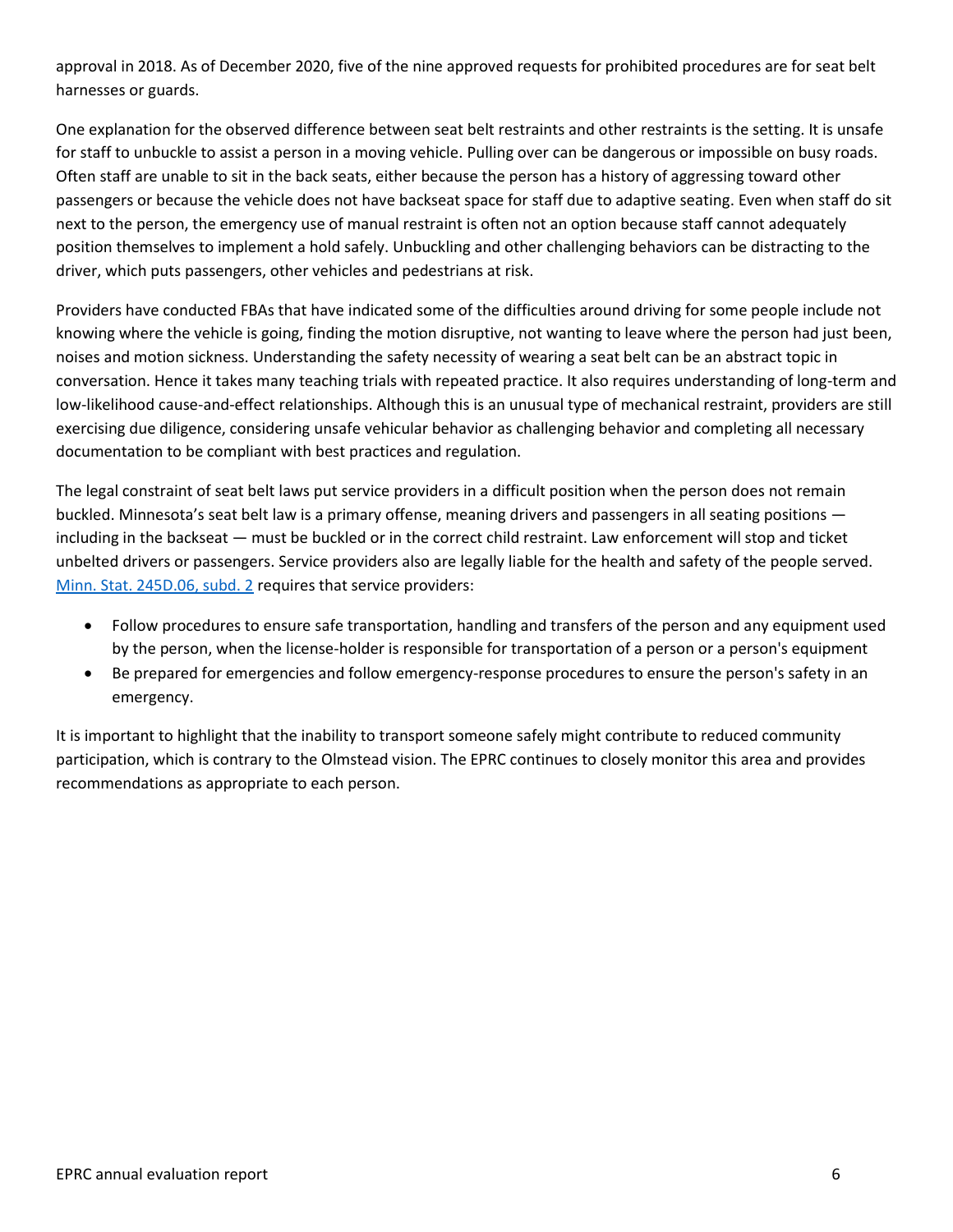### <span id="page-6-0"></span>**Emergency manual restraint**

While approximately half of the EPRC focuses on reducing the use of mechanical restraint, the other half primarily focuses on reducing the use of emergency manual restraint, which is the most common type of restrictive procedure used in Minnesota since the implementation of Minn. R. 9544. Emergency uses of manual restraint by DHS licenseholders must be reported to DHS via the online BIRF system. On a monthly basis, committee representatives review each report and then provide ongoing technical assistance as needed to help providers develop positive support strategies.

#### <span id="page-6-1"></span>**Conditions for using EUMR**

The following conditions must be met for a service provider to use EUMR (see [Minn. Stat. 245D.061\)](https://www.revisor.mn.gov/statutes/cite/245D.061):

- Immediate intervention must be needed to protect the person or others from imminent risk of physical harm
- The type of manual restraint used must be the least restrictive intervention to eliminate the immediate risk of harm and effectively achieve safety. The manual restraint must end when the threat of harm ends.

#### <span id="page-6-2"></span>**Data on trends in EUMR**



As shown in the table above, the emergency use of manual restraint has decreased significantly since providers began reporting this use of restraint via the BIRF in July of 2013. While there was a slight increase (+5 reports) in EUMR reports in fiscal year 20, this might be a reflection of incidents related to Covid-19, technical assistance given to providers who had been reporting multiple incidents on a single report form, or other factors. Committee members review each case individually and circumstances vary widely depending on each person's unique needs and available resources.

#### <span id="page-6-3"></span>**Technical assistance given to providers for reducing EUMR**

When committee members are assigned EUMR BIRF cases, the EPRC takes into consideration the person's history and frequency of restraint use, time length of restraint use, current support from of other DHS representatives, or concerns

#### EPRC annual evaluation report 7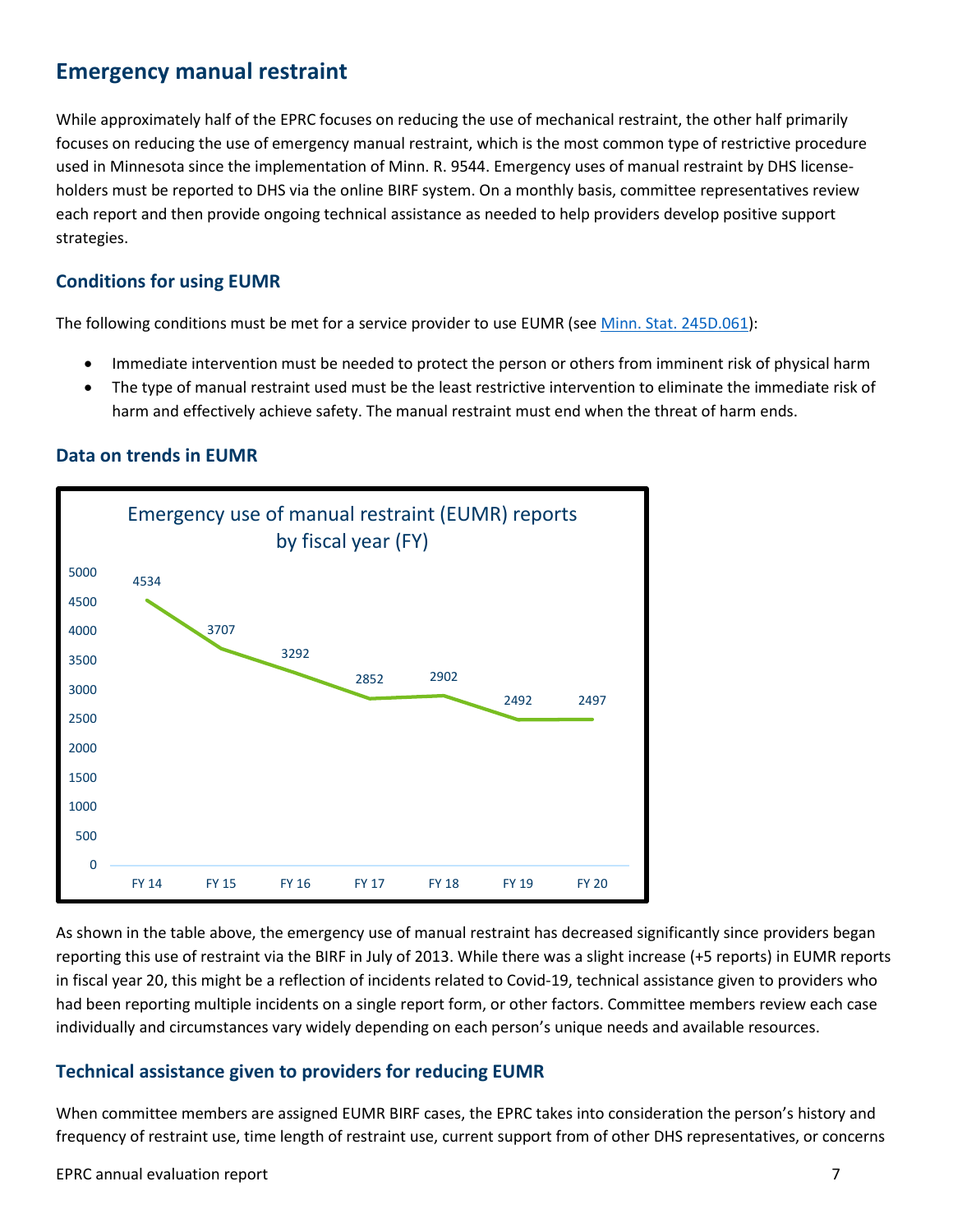such as a violations of people's rights, frequent 911 calls, service terminations, etc. While the number of cases vary from month to month depending on individual needs and circumstances, as of November 2020, 66 people were on the EPRC's monitoring list, which is a significant reduction from prior years. Since the initiation of the committee's EUMR work in 2017, committee members have monitored and/or followed up with support teams on more than 300 people.

Not only do committee representatives read BIRFs, they also read through every PSTP submitted to DHS, as well as related forms such as quarterly reviews, FBAs, data charts and person-centered plans. When a reviewer sees areas for improvement, they contact the provider to follow up, or sometimes they just follow up to let people know the EPRC is available if they have any questions. While sometimes EPRC members give specific suggestions for supporting people, they also strive to spread awareness of additional support options from other service providers. For example, other services providers that might be able to help includ[e positive support service](https://www.dhs.state.mn.us/main/idcplg?IdcService=GET_DYNAMIC_CONVERSION&RevisionSelectionMethod=LatestReleased&dDocName=id_002443) providers, occupational therapists, physical therapists, board certified behavior analysts or counselors. Committee representatives also often talk to teams about their data collection methods. Sometimes for long-standing cases, committee members will help teams out by sorting data collected through BIRFs, to identify trends such as when behaviors are most likely to occur, with who, under what circumstances, etc.

Unique to 2020, some service providers also received technical assistance on how to support people with increased behaviors related to hardships or staffing shortages experienced during the Covid-19 pandemic. For other people, however, a decrease in behaviors were reported, and some teams noted these decreases were likely a result of the person being able to stay home more often, which some people prefer. It was noted by the committee that trends in disability services have been encouraging providers to integrate people into the community as much as possible, but sometimes that is not what the person wants. In the future, it might help to adjust how DHS communicates with providers about the topic of community integration, to ensure the frequency, type and extent of the integration is desired by the person.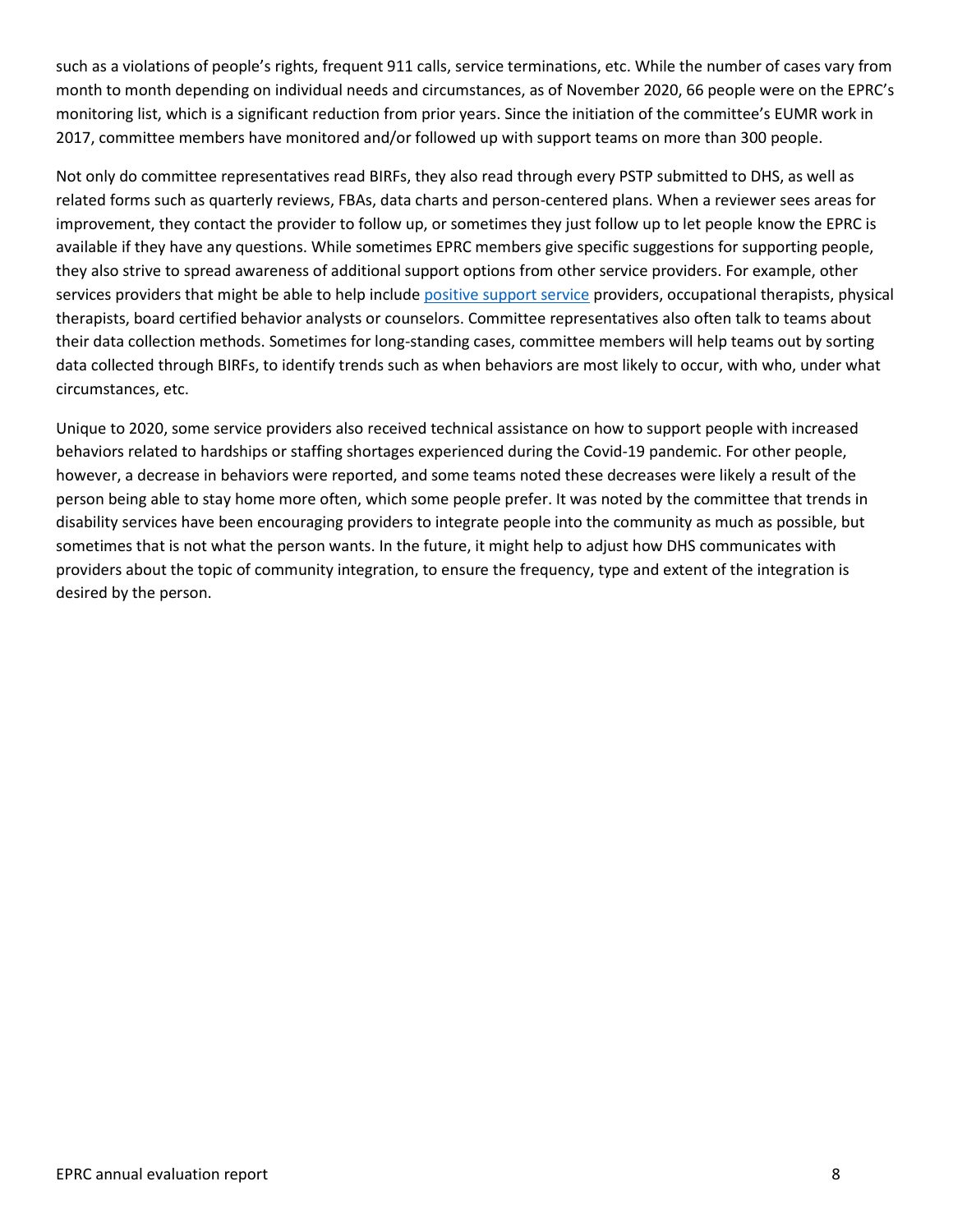# <span id="page-8-0"></span>**Recommendations**

#### <span id="page-8-1"></span>**2019 recommendations**

Below are the four recommendations made by the committee in their 2019 annual evaluation report.

- 1. Continue the past recommendation to collaborate and build connections with expanded support teams so the subcommittee can continue to assist with the development of effective fading plans on mechanical restraint. Also, continue to help service providers connect with other professionals who can inform supports and services.
- 2. Update the Positive Supports Rule (Minn. R. 9544) assessment, commonly referred to as the PSR 100 available on [TrainLink,](http://pathlore.dhs.mn.gov/stc/dsd/psciis.dll?linkid=260959&mainmenu=DSD&top_frame=1) to ensure it accurately measures the ability of qualified professionals to conduct functional behavior assessments that inform positive support transition plans. The PSR 100 is currently the commissioner's assessment required under [Minn. R. 9544.0020, subp. 47](https://www.revisor.mn.gov/rules/9544.0020/) an[d Minn. R. 9544.0040, subp. 1.](https://www.revisor.mn.gov/rules/9544.0040/)
- 3. Re-review quality of life measures in positive support transition plan reviews, DHS form 6810A, and evaluate if there are additional tools or methods for creating a more comprehensive picture of each person's life.
- 4. Continue the past recommendation that DHS and other state agency representatives implement the Olmstead Workplan, which addresses the workforce shortage as recommended by the Direct Care Workforce Shortage Cross Agency Steering Team.

#### Actions taken in 2020 on the 2019 recommendations

- 1. Throughout 2020, the EPRC continued supporting teams and providing suggestions on how to move toward eliminating the use of restraint. BIRFs and PSTPs submitted to DHS are reviewed by committee representatives, and recommendations are provided as needed to help teams develop and implement positive support strategies.
- 2. DHS staff met with committee representatives multiple times in 2020 to work on the Positive Supports Rule assessment. The project has been put on hold temporarily, but the next step was to collect additional data to determine if updating the FBA assessment would result in improved outcomes for people.
- 3. Two actions were taken related to quality of life measures:
	- o The committee developed two optional quality of life indicator tools, one for people who use words to communicate and one for people who do not, for use by people or their support teams to use for starting conversations about how to improve the person's quality of life.
	- o The PSTP was updated to put greater emphasis on the quality of life section, to allow more flexibility in how a person defines quality, and to encourage teams to describe how they can support the person in improving their quality of life.
- 4. Many steps have been taken, and will continue, to address the workforce shortage crisis, such as the development of [a staff recruitment and retention guide,](https://edocs.dhs.state.mn.us/lfserver/Public/DHS-7306-ENG) continued progress on Olmstead initiatives and other projects being led by DHS staff. See th[e DHS Workforce Shortage webpage](https://mn.gov/dhs/partners-and-providers/news-initiatives-reports-workgroups/aging/direct-care/) for more information, which will be updated sometime in 2021.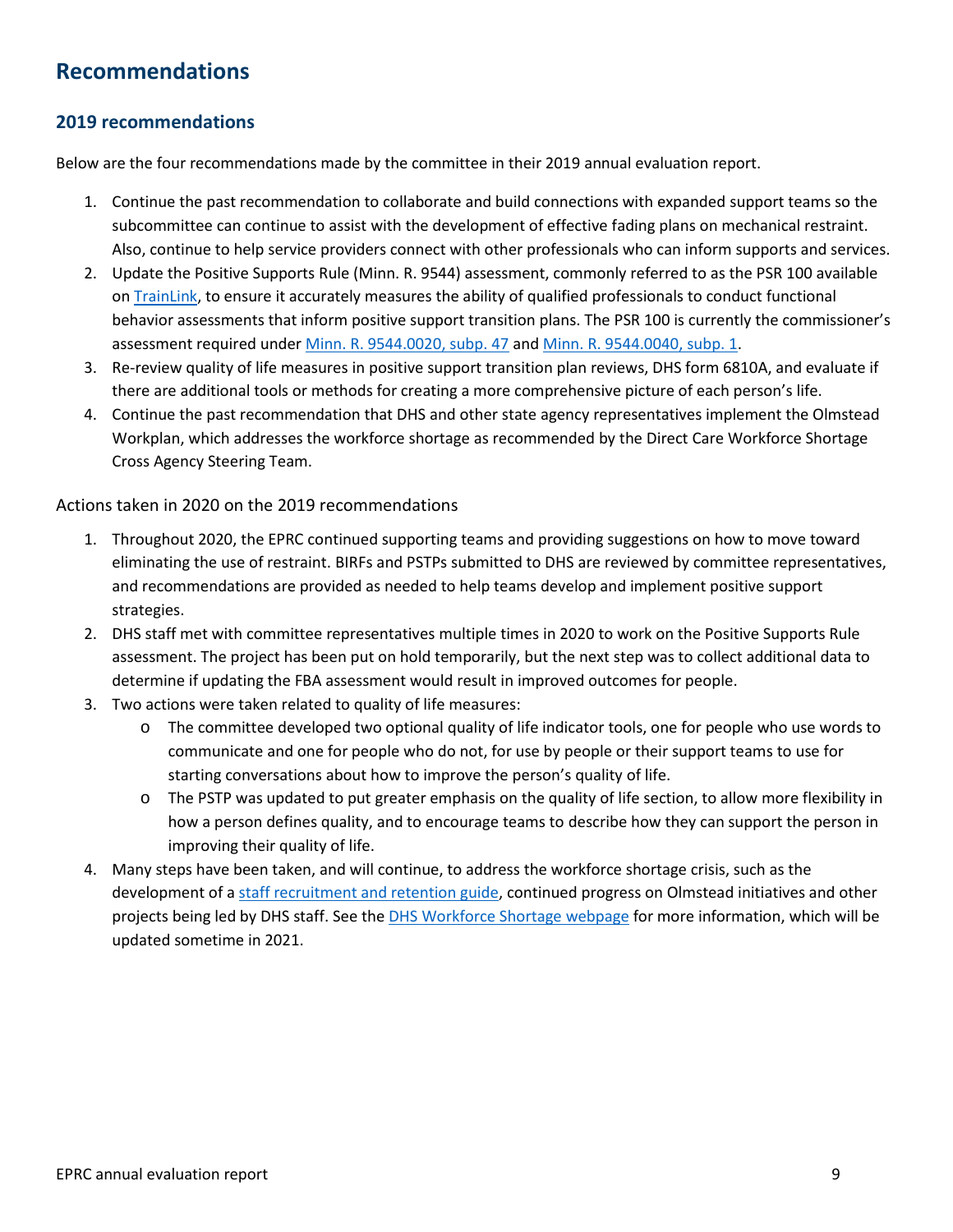#### <span id="page-9-0"></span>**2020 recommendations**

- The EPRC recommends continuing the past recommendation to collaborate and build connections with expanded support teams, so committee members can continue to assist with the development of effective fading plans on mechanical restraint, emergency manual restraint and other targeted interventions listed in PSTPs. Also, the committee continues to recommend helping service providers connect with other professionals who can inform supports and services.
- As opportunities for edits arise, it might help to review public communication related to increasing community participation/integration, to better communicate that community activities and interactions with other people should not be forced on a person, and to better communicate that community integration efforts should meet the preferences of the person.
- The EPRC recommends continuing to focus their technical assistance on each person's wellness and quality of life. Improved quality of life has been shown to reduce the occurrence of interfering behaviors.
- When it is safe to do so, given the Covid-19 risk, EPRC members will increase their in-person technical assistance to service providers who are using mechanical restraint.
- The EPRC recommends continuing to offer service providers, beyond the end of the Covid-19 pandemic, the ability to connect with committee members and other support providers or team members electronically, using secure communication tools. These tools have a variety of benefits including access to expertise for people who live in remote areas, quicker response times, and flexibility for team members (such as family members) who might not have easy access to transportation (note: this is not a comprehensive list of all the potential benefits).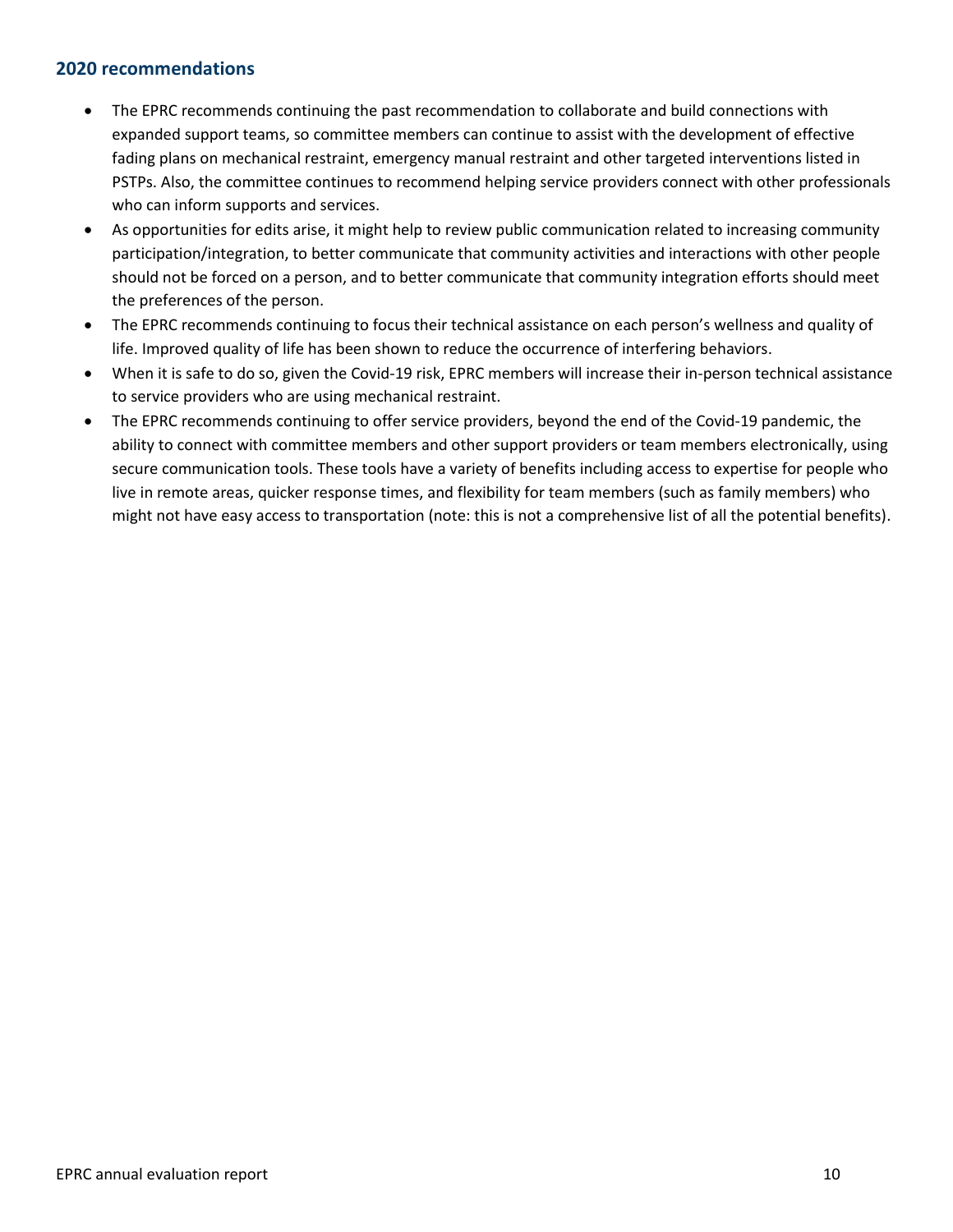# <span id="page-10-0"></span>**Background**

#### <span id="page-10-1"></span>**Whole committee vs. subcommittee responsibilities and scope**

The EPRC is responsible for implementing [Minn. R. 9544.0130.](https://www.revisor.mn.gov/rules/9544.0130/) While sometimes the committee's role is confused with the role of DHS Licensing, the rule does not direct the committee to enforce statute, rule or policy. The committee's role is to provide guidance, assistance and resources to providers, and to provide recommendations to DHS and the commissioner.

In 2017, in order to reduce caseloads so committee members could focus more closely on specific people, the committee decided to split their work into three tasks, and to hold separate monthly meetings for each task:

- 1. Review EUMR BIRFs and provide guidance to service providers who use EUMR (managed by the EUMR subcommittee)
- 2. Review and monitor requests for the use of prohibited procedures, such as mechanical restraint (managed by the requests for approval subcommittee)
- 3. Monitor implementation of [Minn. R. 9544](https://www.revisor.mn.gov/rules/9544/) and make recommendations to the commissioner about policy changes related to the rule (managed by the whole committee)

By reducing caseloads for each committee member, this structure has allowed committee representatives more time to thoroughly review people's individual circumstances and needs, more time to meet with people, and more opportunities to build better, more effective working relationships with service providers.

#### <span id="page-10-2"></span>**Committee representatives**

To qualify for the committee, members must be experts in positive support strategies, defined as people who have comprehensive and authoritative knowledge of or skill in utilizing positive support strategies as alternatives to the use of restrictive interventions. In addition to being experts in positive supports, some members are also mental health professionals (as defined i[n Minn. Stat. 245.462\)](https://www.revisor.mn.gov/statutes/cite/245.462) or licensed health professionals (as defined i[n Minn. Stat. 245D.02\)](https://www.revisor.mn.gov/statutes/cite/245D.02). Members work for a variety of employers in Minnesota, which gives the committee the ability to see many different perspectives and improves insight.

**Laura Daire** has a bachelor of science in biology and psychology. With over 10 years of experience in the field, she has worked as a direct support professional in residential and day treatment programs for people with intellectual disabilities. She currently serves as an assistant executive director for a residential provider. In this role, she has had the opportunity to teach those she serves positive support strategies that have given them the tools to go from a life with minimal community integration to spending time with their families and friends, maintaining gainful employment and minimizing challenging behaviors.

**Dr. Danielle Bishop** is a clinical pharmacist with board certification in the area of psychiatric pharmacy. As a member of the EPRC, she works to identify opportunities where medication optimization might lead to positive outcomes. Danielle has provided pharmaceutical care for 15+ years in both community-based and inpatient mental health settings. Teambased, person-centered care and evidence-based psychopharmacology have been focuses throughout her career to ensure safe and effective use of medications.

**Susie Haben** is a unit supervisor in the Health Regulation Division at the Minnesota Department of Health. She has worked in a variety of settings throughout her career, such as long-term care, community emergency services and home and community-based services aimed specifically at serving people with developmental disabilities as well as people living with mental illness or traumatic brain injuries.

EPRC annual evaluation report 11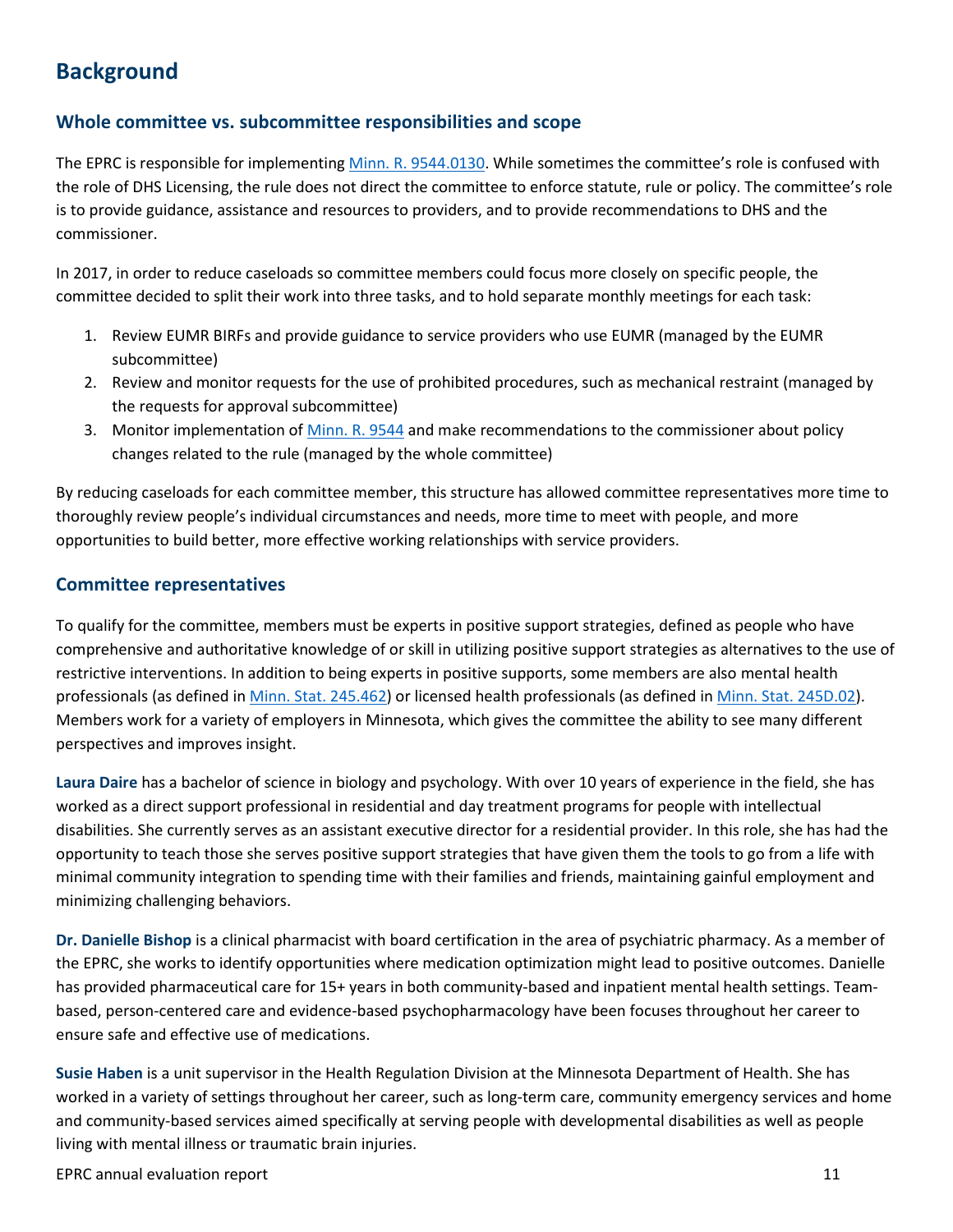**Liz Harri, BCBA** is a board certified behavior analyst (BCBA) with 11 years of experience in the field. She works for the Minnesota Department of Human Services on the Community Capacity and Positive Supports team as a person-centered and positive supports specialist. As a member of the EPRC, Liz assists with BIRF and PSTP data analysis, as well as supporting teams with PSTP implementation. Liz is also a member of the Minnesota Northland Association for Behavior Analysis (MNABA) board.

**Tatiana Kerestesh** is a licensed public health nurse and nurse educator with 13 years of experience. Tatiana has worked in social services for over 15 years, from a direct care staff to a supervisory and director position prior to becoming a nurse. Her most recent experience includes public health nurse at Ramsey County and nursing faculty at St. Paul College Practical Nursing Program.

**Dan Baker, Ph.D., NADD-CC, CCEP**, is with the Minnesota Department of Human Services, where he serves as the positive supports specialist and successful life project clinical supervisor with Quality Assurance and Disability Compliance Services (though throughout most of 2020 his title had been the positive support compliance specialist and internal reviewer). Dr. Baker is involved with the design, development and monitoring of treatment programs to align with the positive supports and person-centered culture. Dr. Baker's clinical focus is on positive behavior support, models of community and educational support, transition services and mental health services for people with disabilities. Dr. Baker is a certified compliance and ethics professional.

**Stacy Danov, Ph.D., LP**, has experience working as a psychologist implementing person-centered practices and positive behavior supports in Minnesota. She completed her doctorate in educational psychology from the University of Minnesota. Dr. Danov also has a certificate in autism spectrum disorders from the University of Minnesota. She currently works for DHS on the Community Capacity and Positive Supports Team as the clinical coordinator. Her work includes providing clinical direction and leadership in the design, development and monitoring of improved supports and services that are consistent with evidence-based practices. Dr. Danov is a certificated person-centered thinking and person centered planning picture of a life trainer. She presents locally and nationally on her work in positive behavior supports and person-centered practices including presentations for the Home and Community Positive Behavior Support Network of APBS. She is a founding member of the Minnesota Positive Behavior Support Network and is an active member of the Learning Community for Person Centered Practices.

**Melanie Eidsmoe** has a bachelor of arts in sociology and social work and is a licensed social worker. With more than 14 years of experience in the field, she has worked as a direct support professional and supervisor in residential programs for people with intellectual disabilities. She currently serves as an assistant director for a residential provider. In her roles, she has had the opportunity to implement and teach positive support strategies. She has successfully provided people with the tools they need to go from a life with minimal community integration to spending time with their families and friends doing things that are important to them.

**Kim Frost M.S., BCBA**, is a board certified behavior analyst with 23 years of experience in the field of intellectual disabilities, mental health disorders and traumatic brain injury. Her experiences range from working in psychiatric and traumatic brain injury hospitals, to providing behavior analytic early intervention to children on the autism spectrum. Through her professional experiences, the importance of choice and person-centered planning became the heart of her work and published research. Since 2006, Kim has acted as the behavior analyst and services coordinator for a day training & habilitation program for adults in the Twin Cities, where she continues her work in positive behavior supports with an emphasis on person-centered choice.

EPRC annual evaluation report 12 **Dr. Mary Piggott** has a Ph.D. in special education, developmental disabilities. She has worked for DHS since 2014 as a person-centered positive support specialist. She is a certified person-centered thinking trainer and person-centered planning/picture of a life trainer. Before entering her current role, she supervised psychology staff in the Brainerd and Willmar Adolescent Psychology program, and she was the lead clinician for the development of person- and family